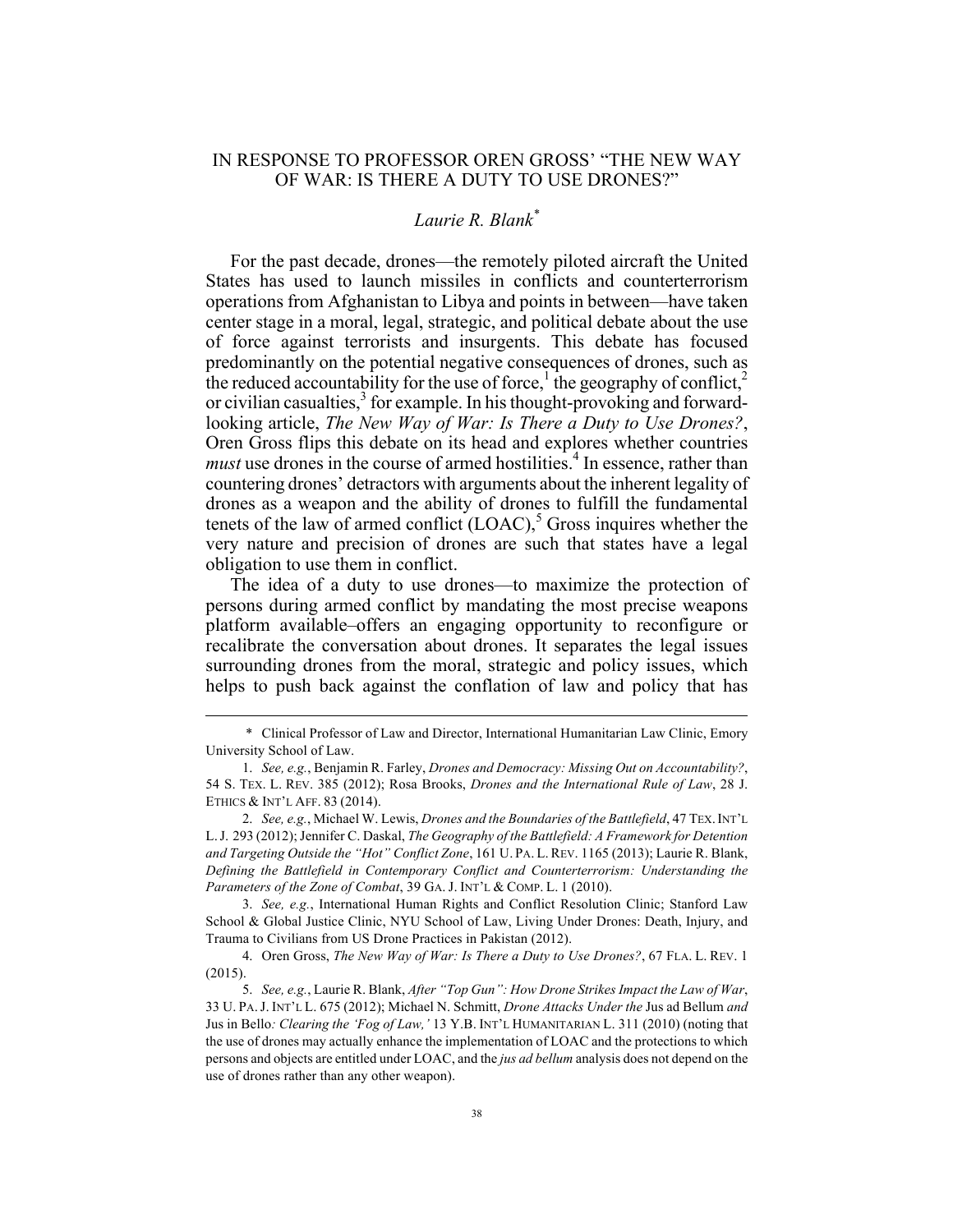2015] *FORUM* 39

plagued the discourse about drones for the past several years and hindered effective examinations of the specific legal issues that drones raise.<sup>6</sup> Most importantly, Gross' elegant tapestry of history, technology and legal principles reminds us of the very purposes of LOAC: protecting civilians and mitigating suffering during armed conflict.

The promise of a duty to use drones is thus potentially great. Indeed, in any given tactical situation, one can imagine the benefits that precision, comprehensive information and extended surveillance can offer for exacting adherence to the law's fundamental precepts. At the same time, however, such a duty presents a range of consequences or new challenges to the implementation and enforcement of LOAC. For example: Why a duty for drones and not for any other weapon? Would this type of duty extend to new capabilities as they arise, and if so, based on what criteria? What would enforcement of such a duty look like—could a commander be criminally liable for the failure to use a drone, or could a state face state responsibility for not equipping its forces with drones?

Beyond the myriad questions about how a duty to use drones would work in practice, Gross' article raises a broader question about the effect of "instrumentalizing" the law; that is, placing the adherence to and implementation of the law in the hands of a specific weapon or instrument. Although LOAC imposes many obligations on states and other parties to armed conflict, any obligations with regard to the use of weapons take the form of prohibitions rather than positive duties.<sup>7</sup> In the context of targeting, LOAC's positive duties focus on the actions and precautions that both attacking and defending parties must take to maximize protection for civilians and mitigate suffering as a result of military operations.<sup>8</sup> Perhaps,

 <sup>6.</sup> *See generally* Geoffrey S. Corn, *Self-defense Targeting: Blurring the Line between the* Jus ad Bellum *and the* Jus in Bello, 88 INT'L L. STUD. 57 (2012); Laurie R. Blank, *Targeted Strikes: The Consequences of Blurring the Armed Conflict and Self-Defense Justifications*, 38 WM.MITCHELL L. REV. 1655 (2012).

<sup>7.</sup> For example, the law of armed conflict prohibits the use of weapons of a nature or calculated to cause unnecessary suffering, such as blinding laser weapons, expanding bullets, or poison gases. *See* Protocol Additional to the Geneva Conventions of 12 August 1949, and Relating to the Protection of Victims of International Armed Conflicts (Protocol I), art. 35(2), June 8, 1977, 1125 U.N.T.S. 3 [hereinafter AP I] ("It is prohibited to employ weapons, projectiles and material and methods of warfare of a nature to cause superfluous injury or unnecessary suffering.").

<sup>8.</sup> LOAC sets forth comprehensive rules for the use of force in armed conflict, based on the principles of distinction, proportionality and precautions. The principle of distinction, one of the "cardinal principles" of LOAC, requires that parties to a conflict distinguish between those who are fighting and those who are not and to direct attacks solely at the former. The principle of proportionality requires that parties refrain from attacks in which the "expected . . . incidental loss of civilian life, injury to civilians, damage to civilian objects, or a combination thereof, . . . would be excessive in relation to the concrete and direct military advantage anticipated." AP I, *supra* note 7, art 51(5) (b). Last, LOAC mandates that all parties take certain precautionary measures to protect civilians. Precautions are, understandably, a critical component of the law's efforts to protect civilians and are of particular importance in densely populated areas or areas where civilians are at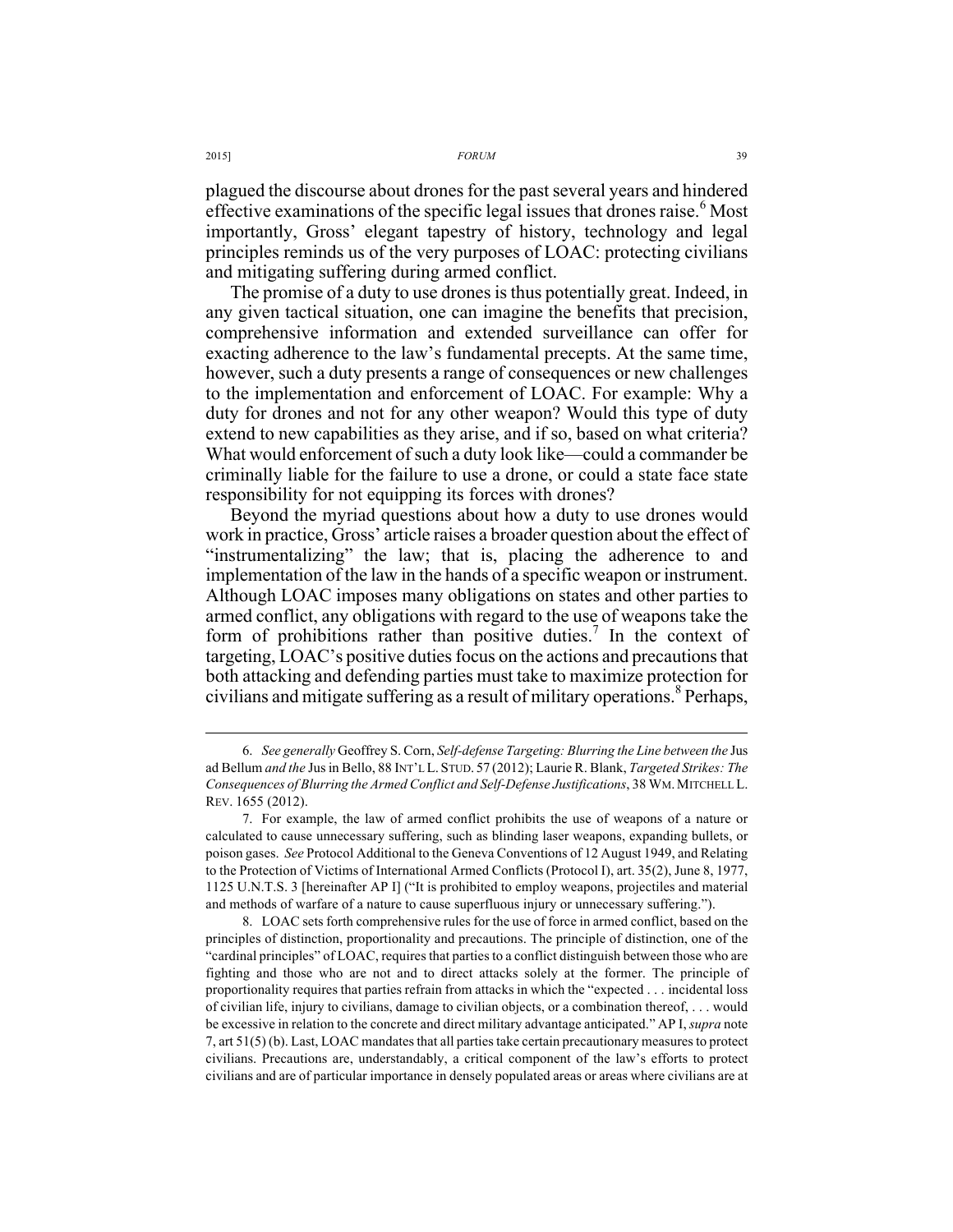it seems, adding another positive duty would not change the nature and implementation of LOAC or the contribution it makes to military operations.

However, the idea of a duty to use drones (or any other specific weapon or weapons platform) raises significant questions about whether adherence to and maximization of LOAC should rely on directives regarding the "what" rather than the "how". Operationally, LOAC's targeting rules and principles form a methodology for the lawful and effective conduct of hostilities during armed conflict—for assessing lawfulness in advance through careful consideration of the nature of the target or military objective, the military advantage and likelihood of civilian casualties, and the precautions necessary to minimize such civilian harm. Requiring commanders to use specific weapons potentially moves LOAC compliance from a methodology towards a more technocratic instrument-based system, which could change the essence of LOAC as a paradigm and a process rather than just a set of rules.<sup>9</sup>

Interestingly, drones actually highlight the role of LOAC as a process or methodology because of the manner in which drones enhance, or at least potentially enhance, each step in that process: Long-term surveillance capabilities heighten the ability to comply with distinction in identifying targets; the same capabilities allow for pattern of life assessments and selection of time and place of strikes so as to minimize harm to civilians; and the marriage of precision munitions and surveillance capabilities enhances the ability to take appropriate precautionary measures. One should query, therefore, whether a duty to use drones could simultaneously undermine that role for process and methodology by removing the functional purpose of the process from the equation. A duty to use drones, or any other particular weapon, means a change from interpreting the law to encourage<sup>10</sup> a certain weapon or method of warfare to actually mandating that weapon or method. If commanders no longer have to determine how best to adhere to LOAC through the choice of means and methods of warfare and other precautionary steps—because they have already been told that they must use a drone—the force and effect of LOAC's process could be diminished. In effect, an obligation to use a

risk from the consequences of military operations. For this reason, even if a target is legitimate under the laws of war, failure to take precautions can make an attack on that target unlawful. *Id*. at art. 57(2).

<sup>9.</sup> *See e.g.* Geoffrey S. Corn, *War, Law, and the Oft Overlooked Value as a Precautionary Measure*, 42 PEPPERDINE L. REV. 419, 425 (2014) (emphasizing the process of operational and tactical LOAC implementation, which "involves both training and preparing combatants for implementing their LOAC obligations, and the process used for targeting decision-making.").

<sup>10.</sup> It is possible that in certain circumstances, LOAC will operate to require the use of a specific weapon if, for example, the only way to attack a target lawfully (in light of the obligations of proportionality and precautions) is with precision-guided munitions or other specific means of warfare.